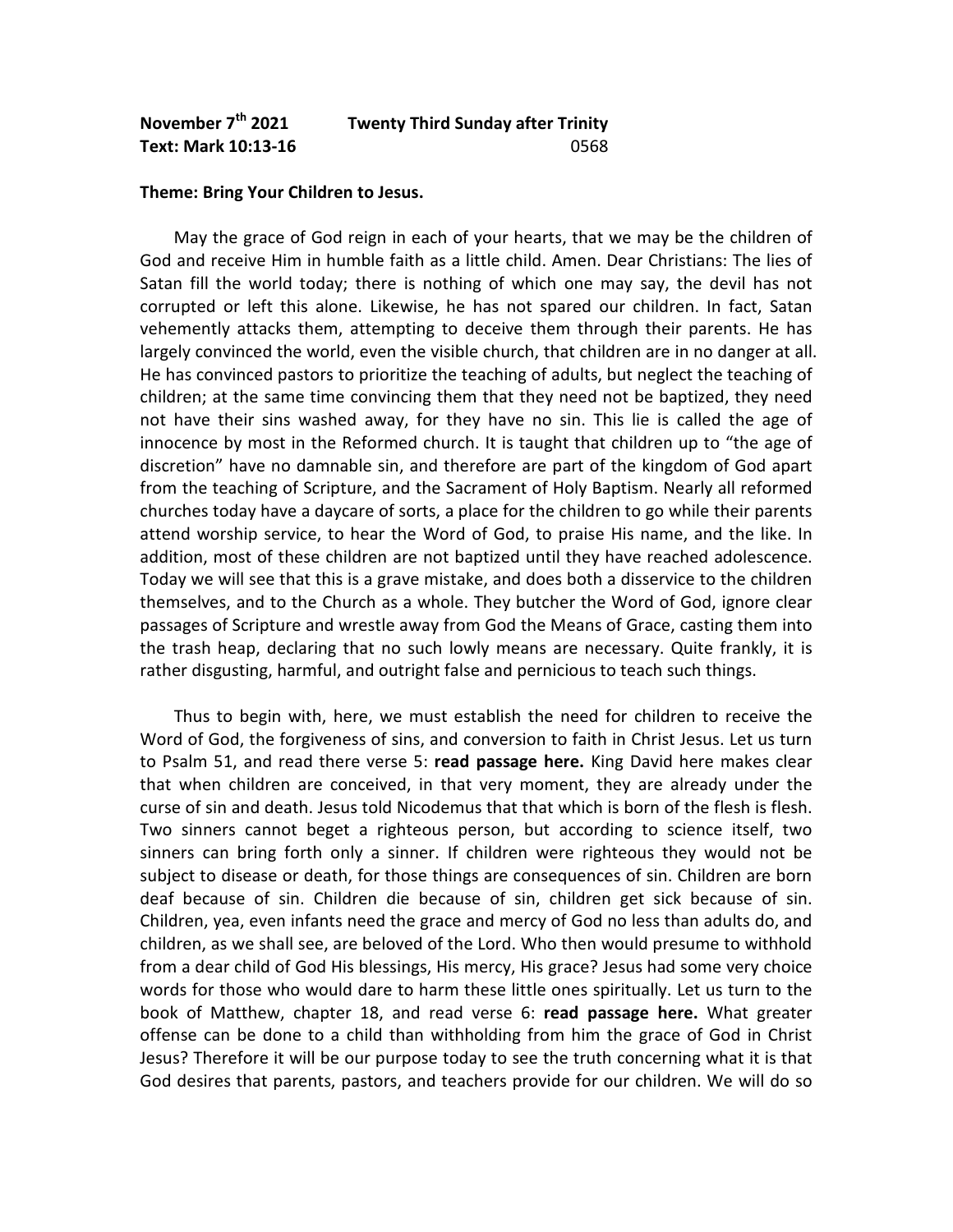according to our text for today which is found in the tenth chapter of the Gospel according to Mark beginning at verse thirteen.

## *"And they brought young children to him, that he should touch them: and his disciples rebuked those that brought them. But when Jesus saw it, he was much displeased, and said unto them, Suffer the little children to come unto me, and forbid them not: for of such is the kingdom of God. Verily I say unto you, Whosoever shall not receive the kingdom of God as a little child, he shall not enter therein. And he took them up in his arms, put his hands upon them, and blessed them."*

Let us pray, O Lord and Savior Jesus Christ, Thou who didst tenderly invite the little children, even infants to come unto Thee, we pray that Thou wouldst most graciously provide for all the spiritual necessities of our children. Give our parents, our pastor, and all our teachers grace to see the need for teaching them of all Thy wonderful works, that they may do it in patience, diligence, and in the power of Thy Spirit. O gracious Lord, show unto us the necessity for Baptizing infants and little children by teaching us of the power of Baptism, its blessings, and Thy grace given by it. Help each of us, both young and old; man, woman, and child, to receive Thee in childlike trust, being born again, not of corruptible seed, but of incorruptible seed, by the Word of God and the water of Holy Baptism. Finally we pray that as children are nurtured by milk, grow in strength and finally begin to eat meat; let us all grow in grace and in the knowledge of Thy Word, that we may be weaned from the milk of Thy Word and receive the true meat of Thy Word, ever growing and becoming stronger in faith and wisdom. Help us, O Lord, to do these things for our children, and so teach another generation of Thy loving-kindnesses toward all those who believe in Thee for forgiveness and salvation. Grant these things for the sake of Thy precious promises. Amen.

 Guided by the Holy Spirit let us learn to bring our children unto Jesus, by first bringing them:

**To the waters of Holy Baptism.** We read verses thirteen through sixteen of our text: *"And they brought young children to him, that he should touch them: and his disciples rebuked those that brought them. But when Jesus saw it, he was much displeased, and said unto them, Suffer the little children to come unto me, and forbid them not: for of such is the kingdom of God. Verily I say unto you, Whosoever shall not receive the kingdom of God as a little child, he shall not enter therein. And he took them up in his arms, put his hands upon them, and blessed them."* In the Lutheran Church Baptism is often called the sacrament of initiation, because by it many are brought to faith, that is are converted and become Christians. In sharp contrast to the Reformed teaching that Baptism is powerless and is nothing but a sign or symbol, we teach that Baptism actually has the power to convert a soul, even an infant soul to faith in Christ Jesus. Let us turn to the book of 1 Peter, chapter 3, and read verses 20-21: **read verses here.** In our text when little children were brought to Jesus the disciples rebuked those that brought them, but this displeased Jesus very much and He commanded them to be brought unto Him. Now does this mean to be brought only while He was yet alive? Does this mean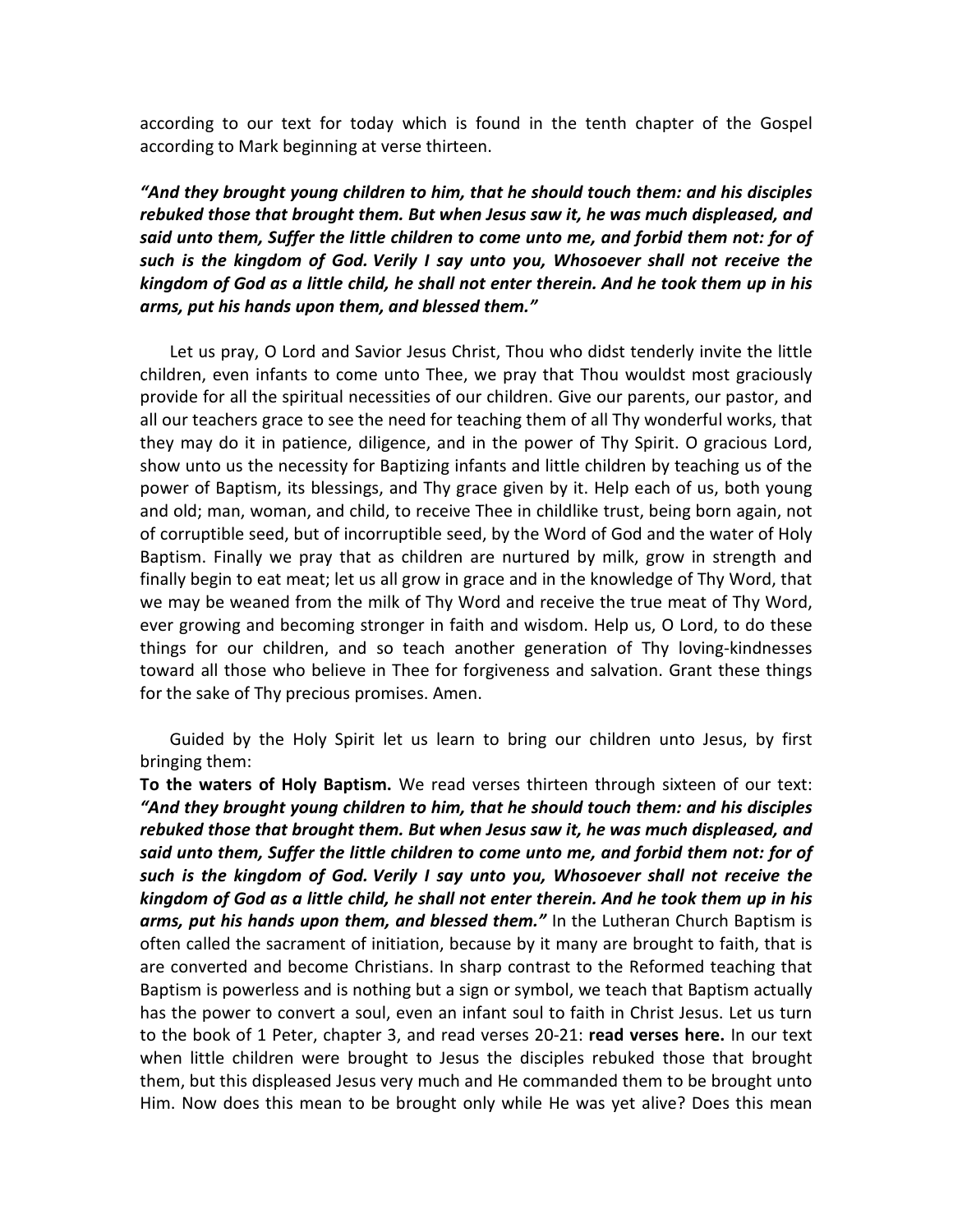brought when they reach the "age of discretion? No, not at all. He wants this command to stand for all time, thus the reason it is included in the sacred text, and He wants them brought even as infants. In reporting this very same event, the writer Luke actually uses the Greek word for infant. He wants all children including infants to brought unto Him. Now how would we bring our children to Jesus in our modern day? Obviously it must mean to bring them spiritually to Him, that is to bring them to Him by their conversion to faith in Him, and as we have seen in the first epistle of Peter this is done first and foremost in the waters of Holy Baptism. In truth, when Jesus instituted this sacrament He declared that it should be administered to all nations which certainly includes infants. Thus in order to teach any other doctrine than that of the Lutheran church in regard to Baptism is to ignore, yea, to tear out of Scripture very clear passages which enjoin that Baptism should be administered to little children, infants.

Thus, it is then that Jesus first exhorts parents to bring their children to this sacred and beneficial sacrament. The parents, in our text attempt to do this very thing, but are turned away by the disciples. In our day, there is the very false notion that children are not an important part of the church body, but are to be removed rather from the equation so that parents may be taught, but rather children are to be of the highest priority within the home and the church, to ensure that they receive the Baptism of God, come to faith in Him, receive the forgiveness of all their sins, and receive the gift of eternal life. Those of us who are grown and remember the grace of God we received at our Baptism can attest to its benefits. When we remember our Baptism, witnessed to us by our sponsors of its validity, we remember that in that moment we received the grace of God, the forgiveness of sins and were delivered from death and the devil. And we use our Baptism daily by the daily drowning of the old man with his sinful lusts and desires and daily a new man is brought forth in righteousness and true holiness, and all this is accomplished through the waters of Holy Baptism, to which we are commanded to bring our children. Now secondly, Jesus did not just command the parents to do this, but also the disciples. They are not to hinder Christian parents in their attempt to bring their children to Jesus in baptism, but promote the bringing of children, and grant unto them the very thing for which the parents bring them, to be baptized. Thus are we enjoined to bring our children to Jesus by bringing them to the waters of Holy Baptism, and:

**To His Holy Word.** We read verses thirteen through sixteen of our text: *"And they brought young children to him, that he should touch them: and his disciples rebuked those that brought them. But when Jesus saw it, he was much displeased, and said unto them, Suffer the little children to come unto me, and forbid them not: for of such is the kingdom of God. Verily I say unto you, Whosoever shall not receive the kingdom of God as a little child, he shall not enter therein. And he took them up in his arms, put his hands upon them, and blessed them."* To open this portion of the sermon, let us turn to the book of Matthew, chapter 28, verses 19-20: **read passages here.** As we view this passage many come to the mistaken notion that Baptism is a magic formula which once administered covers the child for his entire life, and that even if he lives an ungodly life, even if he is never taught of his Savior, that he will still go to heaven because he was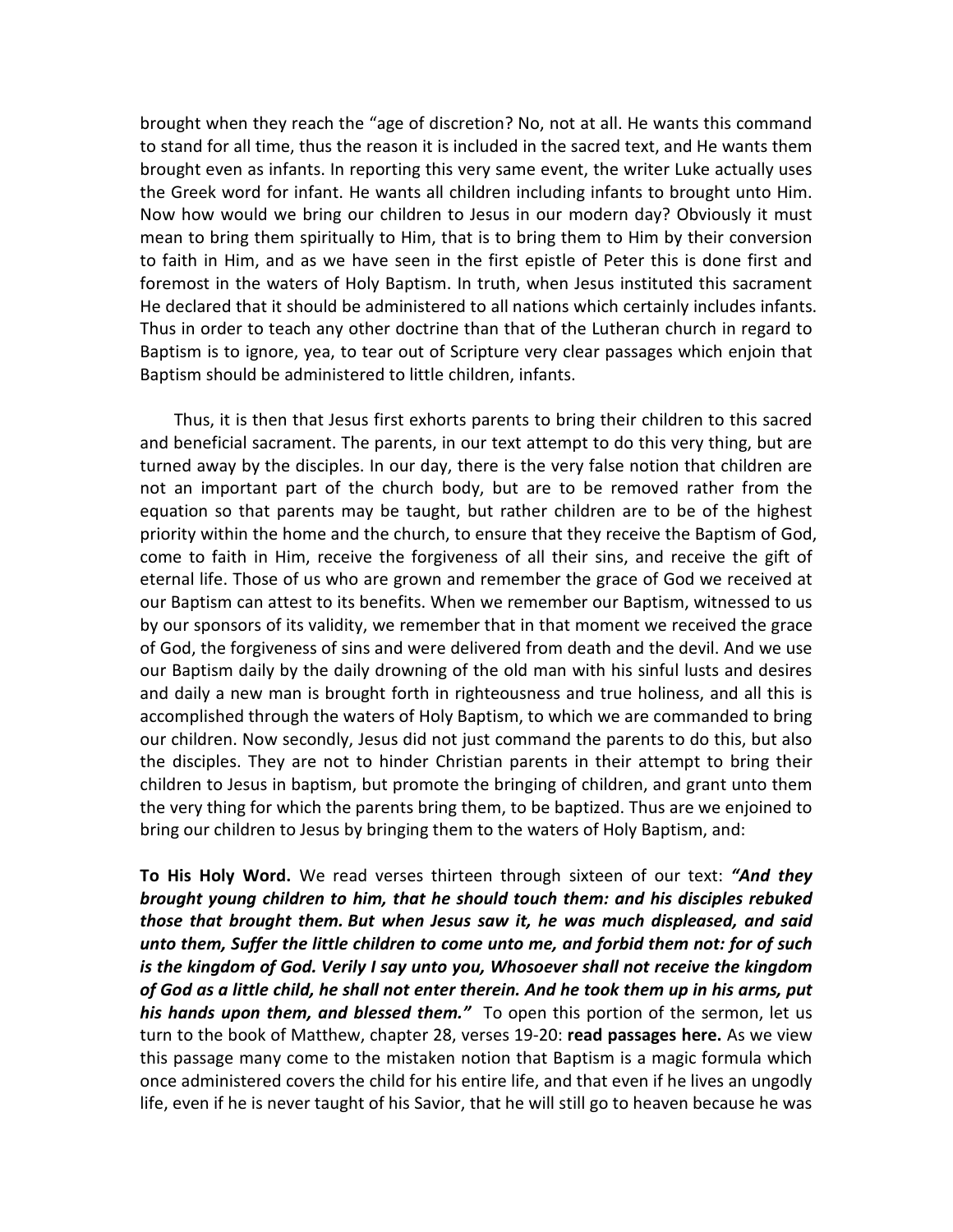baptized as an infant. Yet this is not at all what Jesus commands in Matthew, nor is it what He enjoins in our text. Notice that Jesus says to make disciples of all nations by baptizing them, teaching them to observe all things whatsoever I have commanded you. The teaching is to be done continuously throughout the early life of the child and continue through old age until they enter their eternal rest. Indeed, Baptism grants faith unto the child, but we must remember that faith is a living thing, and like every other living thing if not given the proper nutrients, if not fed it will die. It is the same with faith. Once it has taken root in the child's heart it must be continually fed with the Word of God to grow stronger, to remain alive and thriving. One would never imagine that a child born in flesh never needs nourishment afterward, but will feed that child every single day. The same should be understood about our second birth, that of being born into the faith of Jesus Christ. Teaching the children should be the highest priority for the parents, the pastor, indeed the entire Church of God, for such is the very thing that Jesus says in our text. Bring them to me in Baptism, but continue to bring them to me in the Holy Word. Bring them to church, bring them to Sunday School, bring them to Catechism class, bring them to Bible class. Let them continue to be brought to the feet of their Savior to hear His Word, for without such the child will die spiritually. Let us turn to Psalm 78, and read there verses 1-4: **read passages here.** The Scripture is full of instances of parents teaching their children of God. In fact, in the very early days the Word of God, not being yet written, was passed from generation to generation by speaking of it to them. Diligence is necessary on the part of parents, patience is necessary, courage and strength, knowing that Christ so desires us to do this.

Now many say that the worship service is not the place for little children, but they would learn better elsewhere. In answer to this let us turn to the book of Joel, chapter 2, and read verses 15-16: **read passages here.** Here God enjoins that whole congregation, young and old, male and female, even those that suck the breasts, in other words, infants should gather together in supplication unto God. Further, we are told in Hebrews not to forsake the assembling of ourselves together as the manner of some is. This is not an exclusionary statement, but includes all in the congregation, including children and infants. This has been the practice of Lutherans for many years, and the practice of the LCR, and the fruit bears out the benefit of doing so. Many are strong and knowledgeable believers are made in this way, who search the Scriptures, who compare teaching with the Word of God, and who teach their own children of the wonderful works of God.

 Now this injunction by our Savior is not just meant for infants, but for all Christians. Indeed, we here focus on the little ones, but we should never be so arrogant as to think there is nothing that we can learn, nothing that we can glean, nothing which benefits our soul in the Word of God. In is an inexhaustible source of eternal wisdom. I have heard from one of our own members telling the confirmands not to lose their catechism, but to continue in its teaching, and this is very wise instruction, for the learning truly never ceases. Indeed we may know the Bible stories we have heard from our youth, we may have many of the famous passages time and time again, but even from these very familiar passages mush can be learned. New facets of the same gemstone can be seen if